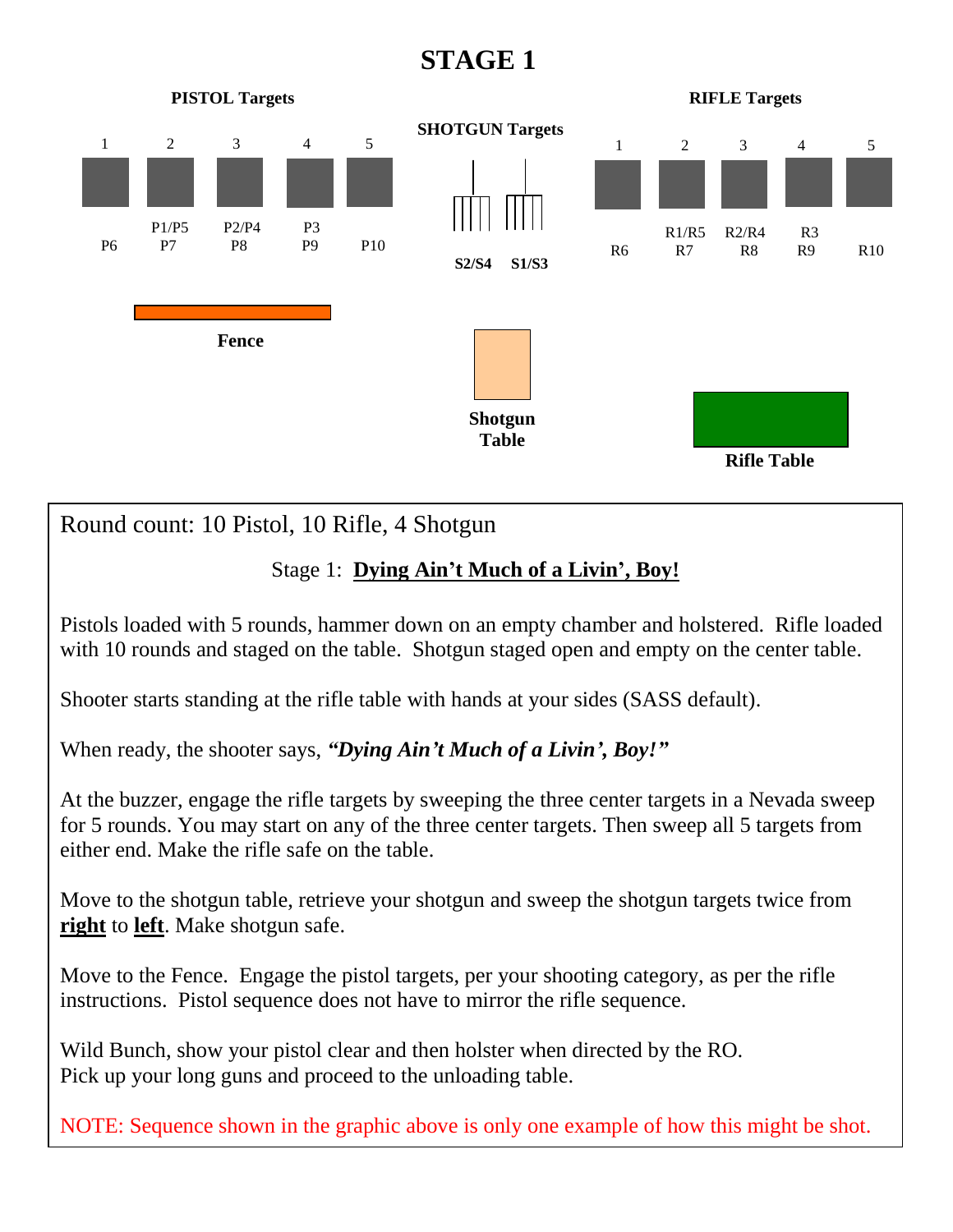## **STAGE 2**



Move to the shotgun table, retrieve your shotgun and sweep the shotgun targets twice from **right** to **left**. Make shotgun safe.

Move to the Fence. Engage the pistol targets, per your shooting category, as per the rifle instructions. Pistol sequence does not have to mirror the rifle sequence.

Wild Bunch, show your pistol clear and then holster when directed by the RO. Pick up your long guns and proceed to the unloading table.

NOTE: Sequence shown in the graphic above is only one example of how this might be shot.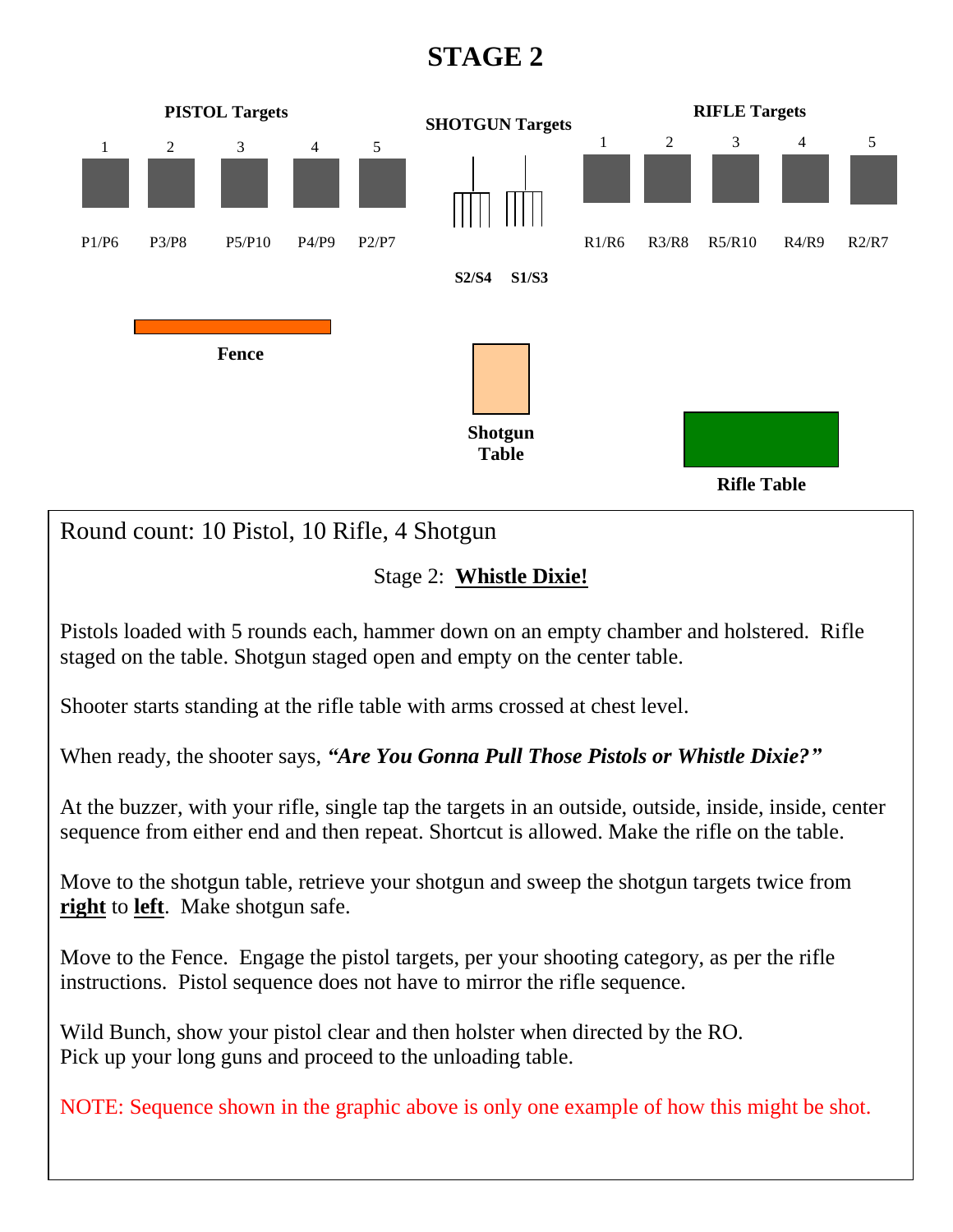